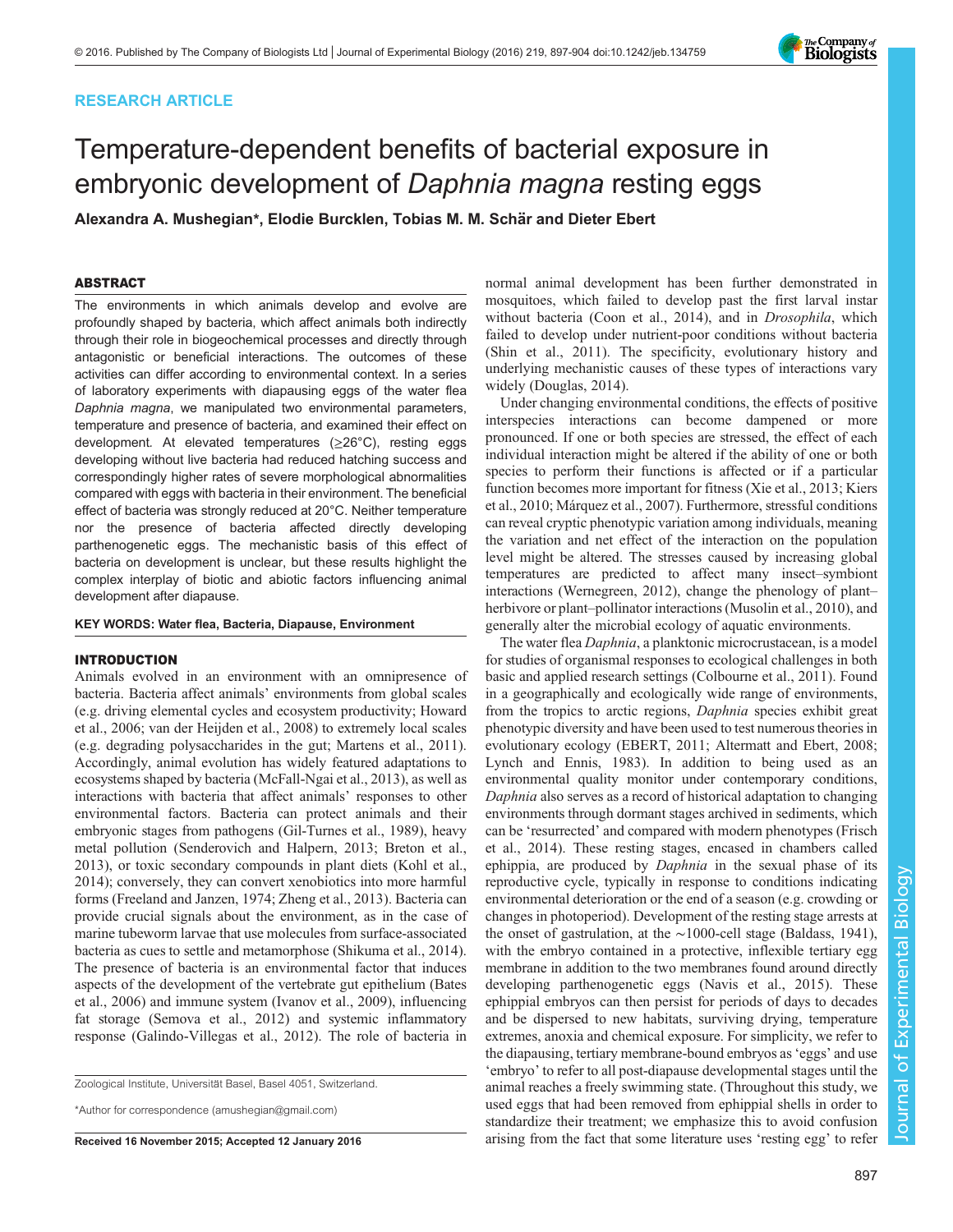collectively to the entire ephippium and the embryos inside it.) The cues and environmental conditions allowing emergence from diapause are relatively poorly understood ([Smirnov, 2014](#page-7-0); [Vanvlasselaer and De Meester, 2010\)](#page-7-0), but the 'seed bank' of resting eggs of *Daphnia* and other invertebrates is recognized as an important component of ecosystem dynamics [\(Hairston, 1996\)](#page-7-0). Resting stages may spend considerable lengths of time in varying degrees of contact with bacteria-rich sediments, and bacteria have been detected on the inside surfaces of ephippial shells [\(Schultz,](#page-7-0) [1977](#page-7-0)). The roles of bacteria at all stages of the Daphnia life cycle are therefore of interest for understanding determinants of phenotype and fitness and subsequent effects on the ecosystem.

We previously found that *Daphnia magna* Straus 1820 raised in sterile environments after emerging from surface-sterilized eggs grow more slowly, reproduce less and die sooner than animals subjected to identical treatment but colonized with bacteria ('conventionalized' by exposure to bacteria from homogenized adult Daphnia during development) [\(Sison-Mangus et al., 2014\)](#page-7-0). In the course of developing our protocols for germ-free and conventionalized animals, we serendipitously observed that under some conditions, a beneficial effect of bacteria on fitness could be observed even earlier, during embryonic development of resting eggs. In a series of experiments manipulating the temperature and bacterial environment of surface-sterilized eggs in fully factorial setups, we confirmed that at temperatures of 26–28°C, in the absence of live bacteria, embryonic development failed at higher rates than when bacteria were present in the hatching medium.

## MATERIALS AND METHODS

## Comparison of hatching rates

Except where noted, diapausing eggs used in these experiments were collected in a carp pond near Munich, Germany (site code DE-K2-2; coordinates=N 48.2046028°, E 011.6793556°). Ephippia were collected at this site in 2009 and have since been kept in moist conditions in the dark at 4°C. Eggs were manually removed from ephippia under a dissecting microscope using forceps and transferred to tissue culture plates containing artificial Daphnia medium (ADaM; recipe at [http://evolution.unibas.ch/ebert/lab/](http://evolution.unibas.ch/ebert/lab/adam.htm) [adam.htm](http://evolution.unibas.ch/ebert/lab/adam.htm)). Collected eggs were stored in the dark at 4°C overnight until the experiment was set up the following day.

To manipulate temperature, we constructed a cooling device to hold six 96-well flat-bottomed tissue culture plates (Falcon, Becton Dickinson Labware, Franklin Lakes, NJ, USA) under an overhead light with a cooling element under one half of each plate. The temperature in the cool half was adjusted to 20°C (hereafter referred to as 'standard' temperature) while the temperature in the uncooled half, warmed by the lamp, ranged from 26 to 28°C (hereafter referred to as 'warm' temperature).

All eggs were surface-sterilized in one batch with household bleach (≤5% sodium hypochlorite) for 5 min in an Eppendorf tube, which was inverted continuously to expose all sides of the eggs. Bleach was removed and eggs were washed by adding and removing sterile (autoclaved) ADaM or water 3 times. Eggs were transferred into a wide, shallow dish of sterile ADaM and haphazardly placed in individual wells of 96-well tissue culture plates containing 180 μl sterile ADaM. No eggs were placed in the wells immediately alongside the temperature boundary at the centre of the plate.

Alternating rows of wells were assigned to be sterile or conventionalized (randomizing the assignment of the first row), with equal numbers of sterile and conventionalized rows in each plate. To the conventionalized wells, 20 μl Daphnia homogenate (consisting of 10 intermediate-sized adult Daphnia freshly

homogenized in 1.5 ml ADaM) was added. To the sterile wells, 20 μl sterile ADaM was added. These procedures were carried out under a sterile laminar flow hood. Plates were covered and inspected with an inverted light microscope; any eggs that were visibly mechanically damaged were excluded from further analysis. Plates were then placed on the cooling device, randomizing which half of the plate was cooled.

Substantial numbers of free-swimming hatchlings were observed in the warm treatment 3 days after the experiment was set up, and in the cool treatment 1 day later, consistent with previous observations of temperature effects on development time. We checked for hatchlings daily and report the proportion of free-swimming hatchlings in each treatment combination on the fifth day after the experiment was set up, when emergence of new hatchlings in both temperature conditions had slowed or stopped. Development was analysed as a binary variable, 'success' or 'failure', with success defined as a neonate freely swimming in the well. The failure category consisted of multiple outcomes, mainly divisible into (i) eggs that showed no signs of development visible with light microscopy and (ii) hatchlings or embryos exhibiting severe, obvious morphological abnormalities preventing them from swimming normally, such as misshapen carapaces and eyes, stunted or missing appendages or setae, or prematurely broken membranes. The failure category also included any developing embryos that had not reached a free-swimming state by the end of the experiment but did not have any obvious abnormalities, which always comprised less than 1–3% of the total at the time points in the experiments when outcomes were reported. We used swimming versus non-swimming as our criterion in order to be conservative in our categorization, as it was not possible for the observer to be blinded to the treatment because bacteria or *Daphnia* homogenate were sometimes visible in the wells under the microscope. Except where noted, these assay procedures were repeated in all subsequent experiments.

To test whether the observed effect was specific to the Munich population, a similar experiment was carried out using ephippia collected from a rock pool in Finland. These eggs were conventionalized with a homogenate of animals originating from this population.

## Effect of individual strains of bacteria

To confirm that the observed effects in the bacterial treatment were due to bacteria, and not to some other component of the homogenized *Daphnia* body, we conducted an experiment using pure cultures of bacterial strains isolated from apparently healthy field-collected Daphnia or laboratory-grown algal food. Five strains – Pseudomonas sp., Burkholderiales sp., Aeromonas sp., Brevundimonas sp. (from Daphnia) and Variovorax sp. (from algae) (GenBank accession numbers KU577468, KU577466, KU577467, KU577465 and KU577464, respectively) – were arbitrarily selected from the laboratory stock collection and their effect on hatching was contrasted with germ-free conditions at 22– 23°C (because of technical problems with the cooling device) and 27°C. These strains were grown for 3 days in liquid LB medium (Sigma-Aldrich) at 37°C with shaking, without regard to the growth phase each culture would reach during this time. Culture medium was removed by decanting after centrifugation, and bacteria were resuspended in sterile ADaM and diluted in ADaM to roughly the same final OD<sub>600</sub> (calculated to be ~0.017–0.019, except for Burkholderiales, the concentration of which was ∼0.001 because the culture did not grow to sufficient density). Another treatment consisted of a mixture of these strains. A treatment using whole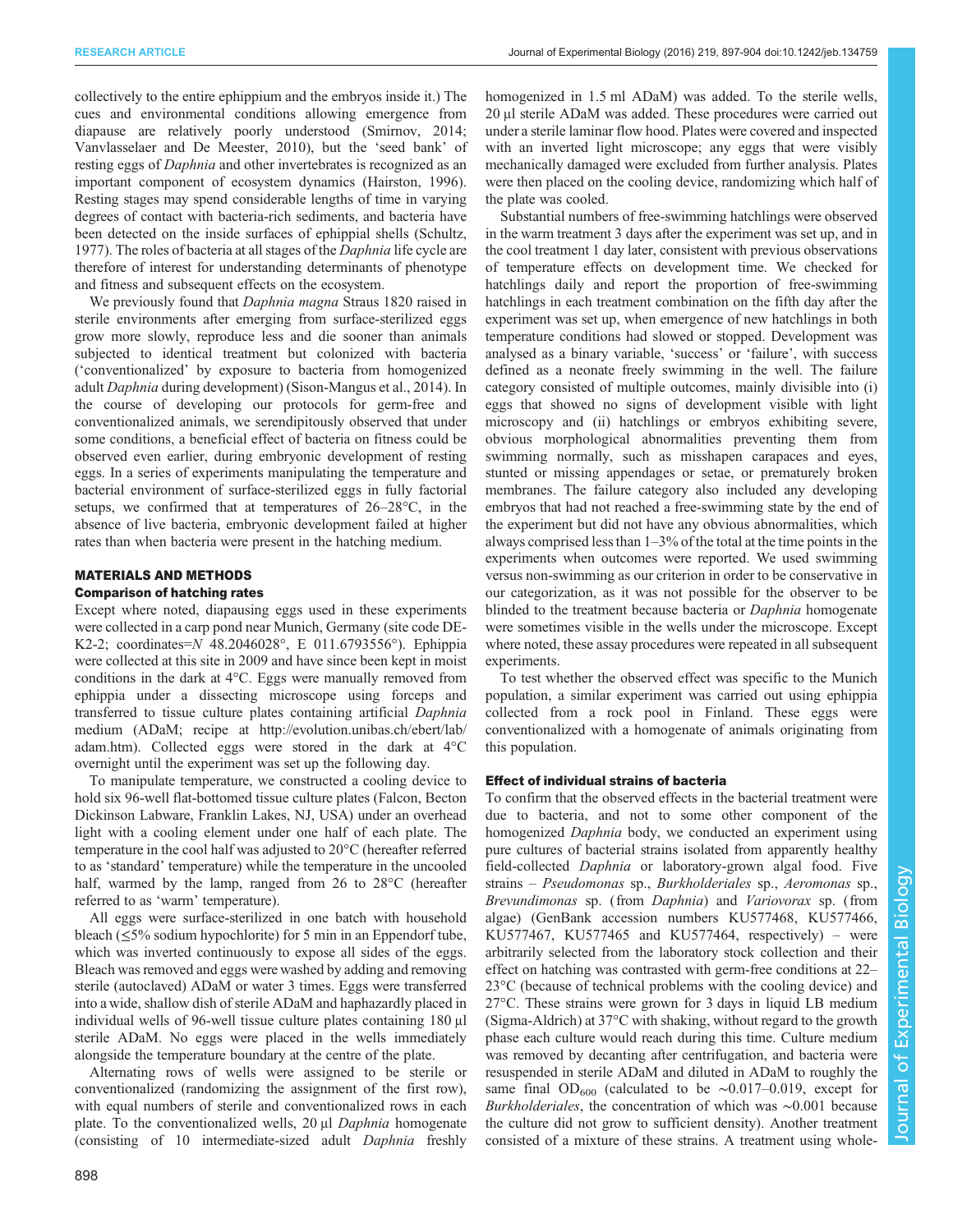<span id="page-2-0"></span>Daphnia homogenate as the bacterial source was also included, but all wells with this treatment became thickly overgrown with filaments of an unidentified bacterium, preventing normally and abnormally developed animals from being accurately distinguished. This treatment was therefore excluded from analysis. Hatching rates were reported as in the previous experiment but on the fourth day instead of the fifth.

## Effect of heat-killed or low-dose bacteria

To determine whether the beneficial effect on hatching could be obtained by exposure to a generic microbial signal (e.g. lipopolysaccharide), we conducted an experiment with Pseudomonas and Brevundimonas administered either live or heat-killed. Both strains were cultured for 7 days. They were then diluted to  $OD_{600} = 0.2$  and half of each culture was heat-killed at 80°C for 1 h. 20 μl of the live or heat-killed suspensions was added to wells containing 180 μl of sterile ADaM.

To determine whether a low dose of bacteria could produce the beneficial effect, we administered Pseudomonas at doses of 200 or 200,000 CFU (as determined by spread-plating dilutions) per egg.

## Timing of bacterial effect

We wished to see whether bacteria would still have a beneficial effect if added after 16 h of development at the warm temperature. (This time point was chosen based on results of a previous pilot study.) We inoculated two separate liquid cultures of *Pseudomonas* from single colonies on LB agar plates, 16 h apart. The first culture was washed and diluted and added to treated eggs in wells as in the previously described experiments; the second was washed and diluted in the same way 16 h later and added to a subset of bacteriafree eggs. At this time 20 μl of sterile ADaM was added to both bacteria-free and Pseudomonas-treated disturbance control groups. A subset of eggs was inspected with the microscope at 16 h to approximately determine the average developmental stage at this point, and two Pseudomonas-treated individuals were removed from the wells and treated with DAPI stain (VectaShield kit) to visualize bacterial presence on the egg. A standard-temperature treatment was not included in this experiment.

## Effect on directly developing eggs

To examine the effect of temperature and bacteria on nondiapausing eggs, we used parthenogenetic eggs of three different Daphnia clones (called Mu12, T2 and T3) originating from the same Munich location as the collected ephippia.

Three isofemale lines were established by hatching ephippia and kept under standard laboratory conditions for several generations before the experiment: 400 ml jars of ADaM kept on a 16 h:8 h light:dark cycle at 20°C, fed every other day with 50 million cells of the green alga Scenedesmus sp.

For the experiment, 1 day old juveniles were placed individually in 100 ml jars filled with ADaM and kept under standard laboratory conditions until they reached maturity. When the first offspring were present, the adult animals were transferred to new jars with fresh medium. Following this, the eggs from the second clutch were collected within 24 h of being deposited, by sucking them out of the brood pouch with a Pasteur pipette and transferring them to a 1.5 ml Eppendorf tube. At this stage, the asexual eggs are still encased in a chorion, similar to diapausing eggs. The collected eggs were surface-sterilized following the protocol of [Peerakietkhajorn et al.](#page-7-0) [\(2015\)](#page-7-0). In short, the eggs were incubated for 30 min in 0.25% glutaraldehyde and washed three times with sterile water before they were placed individually in the wells of a 96-well plate. Resting eggs

from ephippia were surface-sterilized using the same method and included for comparison. Pseudomonas suspension or sterile ADaM was added as above. Wells were checked twice daily for swimming hatchlings.

## Statistical analysis

All statistical analyses were performed using the software package R 3.1.3 [\(R Core Team](#page-7-0)). The proportion of freely swimming hatchlings in each condition was analysed with logistic regression (binomial error distribution with logit link function), setting warm and sterile conditions as the reference levels in each analysis. In the experiment examining directly developing eggs, the data were analysed with a genotype effect included while ephippial eggs were analysed in a separate model. Binomial confidence intervals were calculated for each treatment combination using the default Wilson method in the R package Hmisc.

## RESULTS

In a comparison of eggs exposed to bacteria-free (sterile) or conventionalizing conditions (addition of a homogenate of lab Daphnia with complete microbiota), a clear interaction between



## Fig. 1. Effect of temperature and bacterial treatment on Daphnia

development. (A) Proportion of resting eggs that reached a free-swimming state under warm and standard, bacteria-free (sterile, S) and conventionalized (C) conditions. N=57–60 individuals in each treatment combination. Error bars represent 95% binomial confidence intervals. Odds ratio for conventionalized versus sterile under warm conditions: 5.9. For logistic regression results, see [Table 1.](#page-3-0) (B) Examples of the developmental abnormalities observed; photos shown are from warm, bacteria-free conditions. Right, an example of a normally developed neonate; the image was compiled from stacked photographs of an immobilized individual. Photos have been converted to greyscale, and brightness and contrast have been adjusted.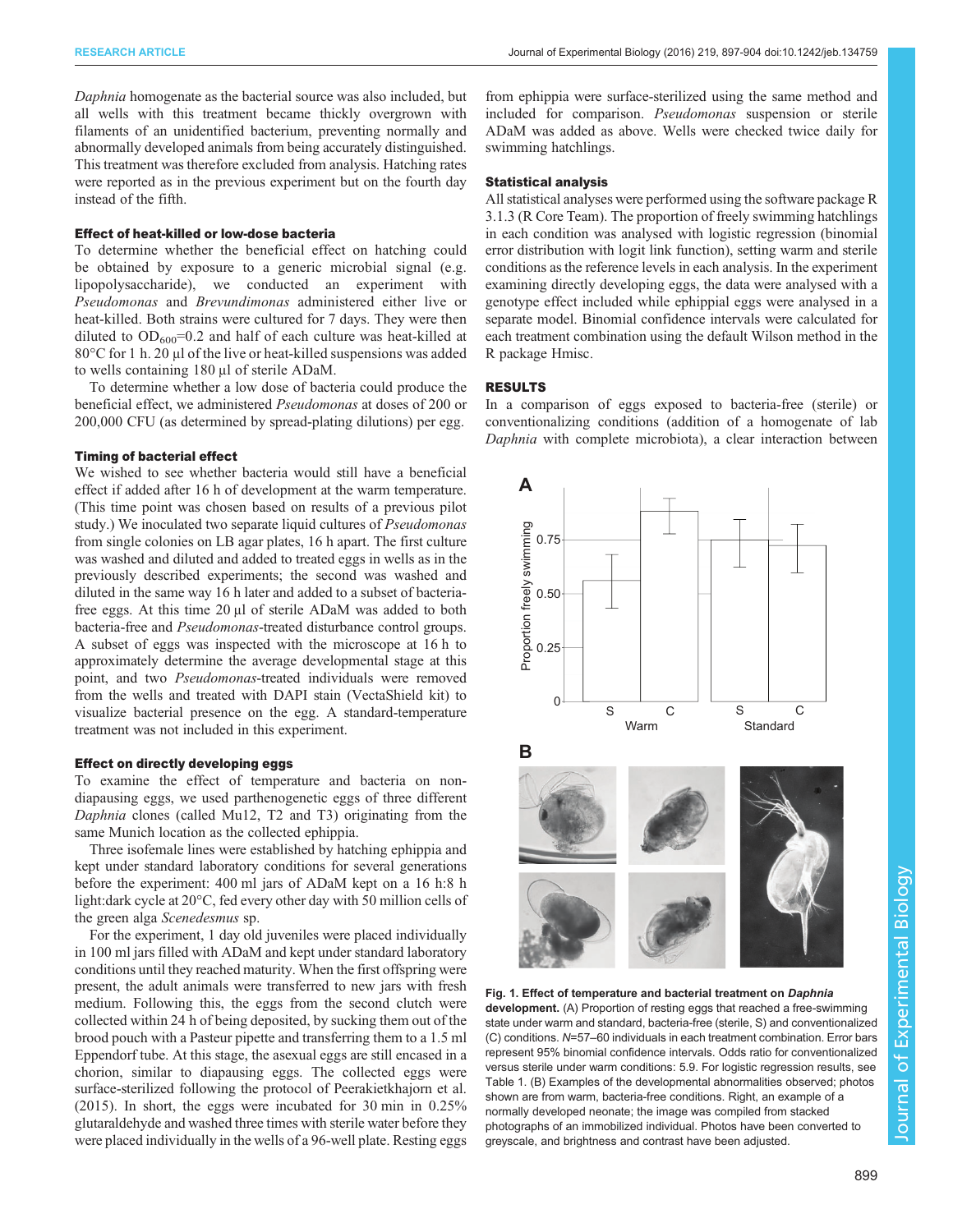#### <span id="page-3-0"></span>Table 1. Effect of conventionalizing bacterial mixture ([Fig. 1](#page-2-0))

|                           | Estimate  | s.e.   | $Z$ -value $Pr(>\vert Z \vert)$ |               |
|---------------------------|-----------|--------|---------------------------------|---------------|
| Intercept                 | 0.2469    | 0.2669 | 0.925                           | 0.355058      |
| Conventionalized          | 1 7 7 7 5 | 04827  | 3683                            | $0.000231***$ |
| Standard                  | 0.8518    | 0.4080 | 2.087                           | 0.036845*     |
| Conventionalized:standard | $-19111$  | 0 6438 | $-2.968$                        | $0.002995**$  |

Coefficients of logistic regressions are presented. Sterile and warm conditions are set as the reference levels. Asterisks represent significance

 $(*P=0.05, **P=0.01$  and \*\*\* $P=0.001$ .

For a description of conditions, see Materials and methods.

temperature and bacterial treatment was observed [\(Fig. 1A](#page-2-0), Table 1). Under standard (20°C) conditions, bacteria-free and conventionalized eggs had similarly high rates of successful development (i.e. developing to a free-swimming state). Under warm (26–28°C) conditions, however, the rate of successful development of bacteria-free eggs was dramatically lower than that of conventionalized eggs. Unsuccessful development in all groups consisted of a combination of different outcomes, from eggs displaying no apparent signs of development to a variety of abnormal phenotypes lacking the ability to swim freely ([Fig. 1](#page-2-0)B). Observed abnormalities included malformed carapaces and eyes; broken membranes spilling yolk; and stunted appendages with missing setae. A similar difference in successful development under warm conditions was observed using eggs from a population originating from a Finnish rock pool [13/32 (41%) success in bacteria-free conditions, 20/25 (80%) success in conventionalized conditions; Fisher's exact test  $P=0.003$ ].

In an experiment using single strains of lab-cultured bacteria under warm and standard temperature conditions, the bacteria-free group under the warm condition again had the lowest rate of successful development out of all treatments (Fig. 2, Table 2). Of the bacterial strains tested, the Pseudomonas strain resulted in the highest rate of successful development under warm conditions, significantly higher than that of the bacteria-free group. As the Pseudomonas strain appeared to recapitulate the effect of Daphnia homogenate, further experiments aiming for more controlled conditions were conducted using this strain.

Eggs treated with heat-killed Pseudomonas had rates of failure similar to bacteria-free eggs under warm conditions [\(Fig. 3](#page-4-0), Table 3), indicating that the beneficial function of the

|  | Table 2. Effect of individual bacterial isolates (Fig. 2) |  |  |  |  |
|--|-----------------------------------------------------------|--|--|--|--|
|--|-----------------------------------------------------------|--|--|--|--|

|                   | Estimate  | s.e.   | Z-value  | $Pr(>\vert Z \vert)$ |
|-------------------|-----------|--------|----------|----------------------|
| Intercept         | 0.1431    | 0.3789 | 0.378    | 0.70570              |
| Arm <sub>03</sub> | 0.5500    | 0.5570 | 0.988    | 0.32340              |
| Bdm07             | 0.5500    | 0.5570 | 0.988    | 0.32340              |
| Bkd02             | 0.8220    | 0.5623 | 1.462    | 0.14381              |
| Mix               | 0.4447    | 0.5469 | 0.813    | 0.41619              |
| Pdm06             | 3.0758    | 1.0876 | 2.828    | $0.00468**$          |
| Vvox01            | 0.4447    | 0.5469 | 0.813    | 0.41619              |
| Standard          | 0.5500    | 0.5418 | 1.015    | 0.31004              |
| Arm03: standard   | $-0.1446$ | 0.8067 | $-0.179$ | 0.85776              |
| Bdm07:standard    | 0.3662    | 0.8368 | 0.438    | 0.66163              |
| Bkd02:standard    | $-0.2158$ | 0.8236 | $-0.262$ | 0.79327              |
| Mix:standard      | 0.4308    | 0.8312 | 0.518    | 0.60425              |
| Pdm06:standard    | $-2.7191$ | 1.2352 | $-2.201$ | $0.02771*$           |
| Vvox01:standard   | 0.6947    | 0.8597 | 0.808    | 0.41904              |
|                   |           |        |          |                      |

Coefficients of logistic regressions are presented. Sterile and warm conditions are set as the reference levels. Asterisks represent significance (\*P=0.05 and  $*$  $P=0.01$ 

For definitions of bacteria abbreviations, see Fig. 2.



Fig. 2. Proportion of resting eggs reaching a free-swimming state when exposed to different bacterial strains under warm and standard temperature conditions. Sterile (S), bacteria-free; Arm03, Aeromonas sp.; Bdm07, Brevundimonas sp.; Bkd02, Burkholderiales sp.; Pdm06, Pseudomonas sp.; Vvox01, Variovorax sp.; Mix, mixture of these five bacterial strains. N=26–30 in each treatment combination. Dotted line is shown to emphasize rate of development in warm, sterile conditions. Odds ratio for Pdm06 versus sterile under warm conditions: 21.7. Error bars represent 95% binomial confidence intervals. For logistic regression results, see Table 2.

bacterial cells was inactivated by heat. The *Brevundimonas* strain from the previous experiment was also tested in this experiment; it provided a significant improvement in hatching rates over the bacteria-free condition, but a smaller benefit than Pseudomonas. The effect of Pseudomonas was also tested at two different doses ([Fig. 4, Table 4](#page-4-0)); the higher dose had a stronger beneficial effect than the low dose.

Adding Pseudomonas to bacteria-free embryos 16 h after they had been placed under warm conditions did not improve rates of successful development over embryos that were bacteria-free for the entirety of the experiment ([Fig. 5](#page-5-0), [Table 5\)](#page-4-0). Therefore, bacteria could only rescue the development of embryos if they were already present less than 16 h after the onset of the warm temperature condition. Observation of a subset of these embryos at 16 h showed that none of the eggs had yet shed their outer, inflexible membrane. Most of the embryos observed had begun to show some slight differentiation of segments at this point. DAPI staining of eggs exposed to *Pseudomonas* for 16 h showed bacterial cells irregularly distributed on the surface of the egg, with no apparent pattern.

## Table 3. Effect of heat-killed bacteria ([Fig. 3](#page-4-0))

|                          | Estimate    | s.e.     | Z-value  | $Pr(>\vert Z \vert)$ |
|--------------------------|-------------|----------|----------|----------------------|
| Intercept                | $-0.693147$ | 0.387298 | $-1.790$ | 0.07350              |
| Live Bdm                 | 1.491655    | 0.557773 | 2.674    | 0.00749**            |
| Heat-killed Bdm          | 0.944462    | 0.635585 | 1.486    | 0.13729              |
| I ive Pdm                | 2.890372    | 0.721325 | 4.007    | $6.15e - 05***$      |
| Heat-killed Pdm          | $-0.318454$ | 0.566087 | $-0.563$ | 0.57374              |
| Standard temp            | 1.128465    | 0.547478 | 2.061    | $0.03928*$           |
| Live Bdm:standard        | $-0.055171$ | 0.865624 | $-0.064$ | 0.94918              |
| Heat-killed Bdm:standard | 0.006515    | 0.930699 | 0.007    | 0.99442              |
| Live Pdm:standard        | $-1.166206$ | 1.020683 | $-1.143$ | 0.25322              |
| Heat-killed Pdm:standard | 1.226870    | 0.824822 | 1487     | 0.13690              |
|                          |             |          |          |                      |

Coefficients of logistic regressions are presented. Sterile and warm conditions are set as the reference levels. Asterisks represent significance (\*P=0.05,  $*$  $P=0.01$  and  $*$  $*$  $P=0.001$ ).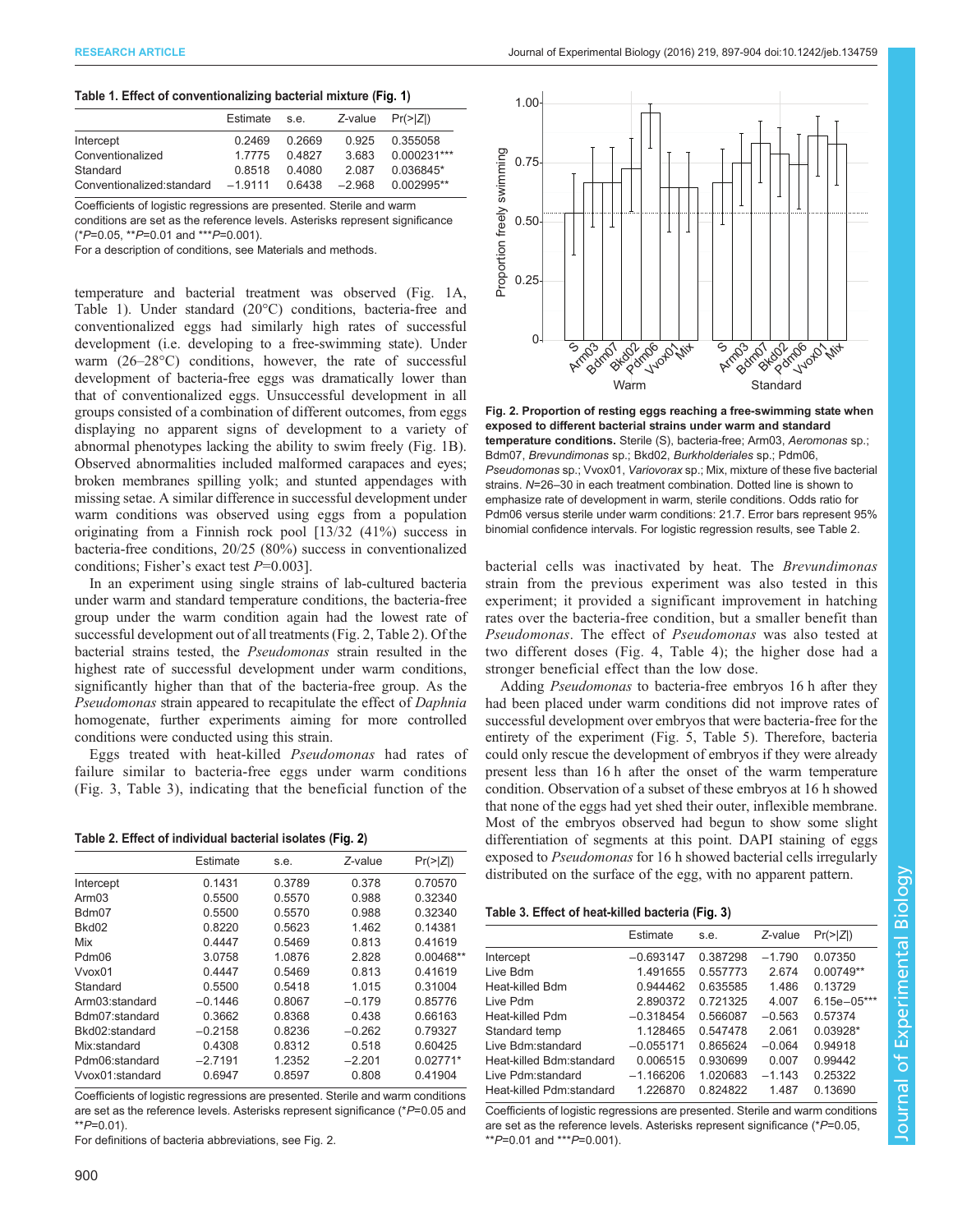<span id="page-4-0"></span>

Fig. 3. Proportion of resting eggs reaching a free-swimming state when exposed to live (L) and heat-killed (H) Pseudomonas (Pdm) and Brevundimonas (Bdm) under warm and standard temperature conditions. N=28–30 in each treatment combination except for heat-killed Bdm+warm: N=16. Odds ratio for live Pseudeomonas versus sterile under the warm condition: 18. Error bars represent 95% binomial confidence intervals. For logistic regression results, see [Table 3.](#page-3-0)

The bacterial and temperature treatments had no effect on the development success of directly developing parthenogenetic eggs of three different Daphnia genotypes ([Fig. 6, Table 6](#page-5-0)). Therefore, this effect seems to be limited to resting eggs. Resting egg development showed the same pattern of bacterial and temperature effects in this experiment as in previous ones, indicating that the observed effect was not dependent on whether hypochlorite or glutaraldehyde was used for surface sterilization.

Overall, across our experiments, exposure to bacteria (either whole-Daphnia homogenate or Pseudomonas sp.) increased the odds of successful development under warm conditions by ratios ranging from 4.7 to 21.7 ([Table 7\)](#page-5-0).

## **DISCUSSION**

We have shown a consistent positive effect of exposure to bacteria on the successful development of D. magna from resting eggs at a temperature of 26–28°C. Under warm conditions, the rate of successful development of eggs without bacteria in their environment was much lower than that of eggs exposed to bacteria, with a higher incidence of severe morphological abnormalities resulting in fewer freely swimming neonates in bacteria-free conditions. This effect was observable both using a complete suite of Daphnia-associated bacteria derived from homogenizing whole adult daphnids, and with at least one

Table 4. Effect of a low dose of Pseudomonas (Fig. 4)

|                         | Estimate  | s.e.   | Z-value  | $Pr(>\vert Z \vert)$ |
|-------------------------|-----------|--------|----------|----------------------|
| Intercept               | $-0.2683$ | 0.3684 | $-0.728$ | 0.46655              |
| Pdm high dose           | 2.1008    | 0.6525 | 3.220    | $0.00128**$          |
| Pdm low dose            | 0.5559    | 0.5306 | 1.048    | 0.29478              |
| Standard                | 1.4578    | 0.5675 | 2.569    | $0.01021*$           |
| Pdm high dose: standard | $-1.0932$ | 0.9912 | $-1.103$ | 0.27004              |
| Pdm low dose:standard   | $-1.0524$ | 0.7966 | $-1.321$ | 0.18647              |
|                         |           |        |          |                      |

Coefficients of logistic regressions are presented. Sterile and warm conditions are set as the reference levels. Asterisks represent significance (\*P=0.05 and  $*$  $P=0.01$ ).



Fig. 4. Proportion of resting eggs reaching a free-swimming state when exposed to different doses of Pseudomonas bacteria. N=27-30 in each treatment combination. Error bars represent 95% binomial confidence intervals. Odds ratio for Pseudomonas high dose versus sterile: 8.22. For logistic regression results, see Table 4.

individual strain (Pseudomonas sp.) of bacteria. As a strain with this positive effect was observed in an arbitrary selection of five bacterial strains from our collection, we assume that this property may be relatively widespread among Daphnia-related bacteria. This would be similar to results from studies of mosquitoes, in which a wide range of bacterial strains promoted larval development ([Coon](#page-6-0) [et al., 2014](#page-6-0)). Interestingly, the mixture of the five strains tested did not have the same beneficial effect as the Pseudomonas strain alone, indicating either that *Pseudomonas* was not present at a high enough concentration in the mixture to have an effect, or that the strains in this particular mixture had antagonistic effects on each other with respect to their effect on the embryo. It is unknown to which bacteria, and in which combinations, eggs would be exposed in natural settings. The ephippia in which eggs are deposited are derived from maternal carapaces, and bacteria have been observed on their internal surfaces ([Schultz, 1977\)](#page-7-0). Many egg-containing ephippia collected from natural sediments are partially degraded or not completely sealed (A.A.M., personal observation), permitting exposure to environmental bacteria. Natural environments would almost certainly contain harmful bacteria in addition to potentially beneficial ones, making the effects of bacteria in natural settings difficult to predict.

Among the animals that failed to develop normally, abnormality appeared to arise at different developmental stages. For those that resembled undifferentiated eggs at the end of the experiment, our methods could not distinguish whether this was due to developmental failure/death at a very early stage or to continued

|                          | Table 5. Effect of adding Pseudomonas after 16 h of development under |
|--------------------------|-----------------------------------------------------------------------|
| warm conditions (Fig. 5) |                                                                       |

|                    | Estimate  | s.e.   | Z-value  | $Pr(\geq  Z )$  |
|--------------------|-----------|--------|----------|-----------------|
| Intercept          | $-1.0516$ | 0.3147 | $-3.342$ | $0.000832***$   |
| Pdm added at 16 h  | 0.2792    | 0.4509 | 0.619    | 0.535786        |
| Pdm always present | 1.9370    | 0.3591 | 5.394    | $6.89e - 08***$ |
| <b>Disturbed</b>   | 0.1925    | 0.3591 | 0.536    | 0.591799        |

Sterile and undisturbed were set as reference levels. Asterisks represent significance (\*\*\*P=0.001).

Coefficients of logistic regressions are presented.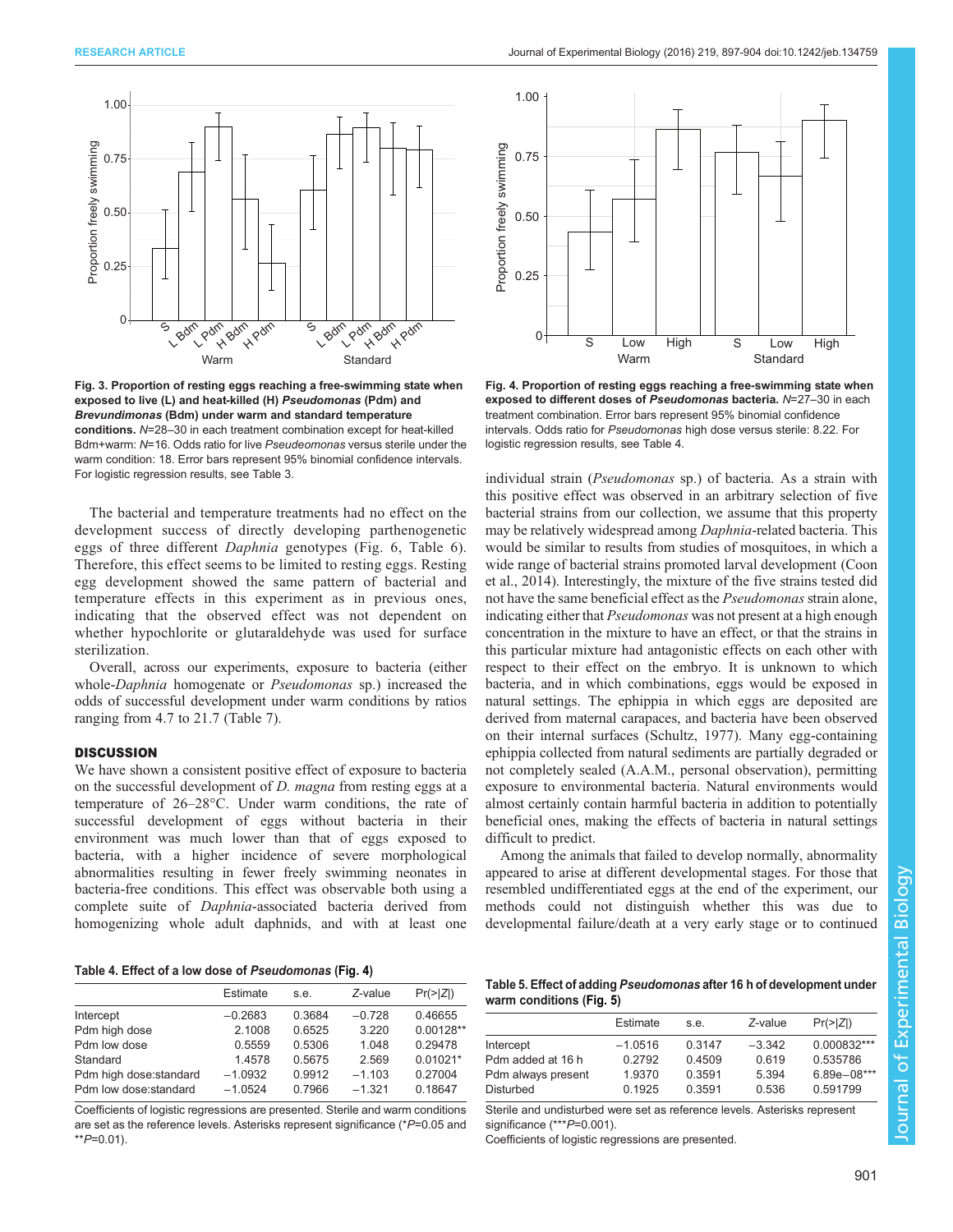<span id="page-5-0"></span>

Fig. 5. Comparison of successful development with Pseudomonas bacteria added at different times. Eggs were exposed to Pseudomonas from the beginning of the experiment or after 16 h of bacteria-free development under warm conditions. Control eggs disturbed by pipetting at 16 h are included. N=38–40 per treatment group. Error bars represent binomial confidence intervals. Odds ratio for Pseudomonas always present versus no bacteria: 7.2. For logistic regression results, see [Table 5.](#page-4-0)

diapause. Bacteria could be involved in diapause termination, analogously to bacteria that induce metamorphosis between life stages in some marine invertebrates [\(Shikuma et al., 2014\)](#page-7-0). However, the majority of the unsuccessful outcomes consisted of visibly initiated but abnormal development, so we presume that the effect observed in this experiment is primarily one related to embryonic development in general rather than diapause termination specifically. Nonetheless, organisms with a diapausing embryonic stage are an interesting case study on the subject of ecological dimensions of development [\(Gilbert and Epel, 2009\)](#page-7-0), as they face a unique set of challenges related to the developmental environment: they must be impervious to environmental conditions for the length of diapause, respond appropriately to cues indicating favourable conditions for emerging from diapause, and complete development in environments potentially very different from those experienced by their parents. Understanding the environmental parameters that

Table 6. Effects on ephippial and parthenogenetic eggs (Fig. 6)

|                       | Estimate  | s.e.   | Z-value  | $Pr(>\vert Z \vert)$ |
|-----------------------|-----------|--------|----------|----------------------|
| Ephippial eggs        |           |        |          |                      |
| Intercept             | $-0.3483$ | 0.3770 | $-0.924$ | 0.35559              |
| Pdm                   | 1.5379    | 0.5731 | 2.683    | 0.00729**            |
| Standard              | 0.8949    | 0.5345 | 1.674    | 0.09410              |
| Pdm:standard          | $-1.0728$ | 0.8016 | $-1.338$ | 0.18075              |
| Parthenogenetic eggs  |           |        |          |                      |
| Intercept             | $-0.1335$ | 0.3660 | $-0.365$ | 0.71520              |
| Pdm                   | 0.4018    | 0.5193 | 0.774    | 0.43910              |
| Standard              | $-0.1347$ | 0.5193 | $-0.259$ | 0.79529              |
| Clone T <sub>2</sub>  | 0.6801    | 0.5268 | 1.291    | 0.19668              |
| Clone T <sub>3</sub>  | $-2.0637$ | 0.7101 | $-2.906$ | 0.00366**            |
| Pdm:standard          | $-0.5390$ | 0.7378 | $-0.731$ | 0.46504              |
| Pdm:clone T2          | $-0.6801$ | 0.7409 | $-0.918$ | 0.35868              |
| Pdm:clone T3          | 1.3030    | 0.8868 | 1.469    | 0.14177              |
| Standard: clone T2    | $-0.5549$ | 0.7462 | $-0.744$ | 0.45708              |
| Standard: clone T3    | 0.7225    | 0.9381 | 0.770    | 0.44117              |
| Pdm:standard:clone T2 | 1.3087    | 1.0533 | 1.243    | 0.21405              |
| Pdn:standard:clone T3 | $-1.3889$ | 1.2614 | $-1.101$ | 0.27086              |

Sterile and warm conditions are set as the reference levels. Asterisks represent significance (\*\*P=0.01).



Fig. 6. Effect of bacteria-free and Pseudomonas-exposed conditions on development at standard and warm temperature for directly developing parthenogenetic eggs and ephippial eggs. The parthenogenetic eggs were from three different Daphnia clones. Egg type: P, parthenogenetic; E, ephippial; mixed, mixed genotype; Mu12, T2 and T3, clones. N=29–30 per treatment combination. Error bars represent 95% binomial confidence intervals. Separate logistic regressions were performed for ephippial and parthenogenetic eggs, setting sterile and warm condition as the reference level in both. Odds ratio for Pseudomonas-exposed versus sterile ephippial eggs under warm conditions: 4.7. For logistic regression results, see Table 6.

affect successful development in these organisms could therefore be useful for understanding how these complex responses are regulated.

It is unclear whether the observed effect of bacteria is indirect or direct, i.e. whether bacteria act by modifying the chemical or physical environment around the egg, thus creating conditions more favourable for development, or whether bacteria are engaged in some kind of specific, direct molecular interaction with the developing embryo. A combination of indirect and direct effects is also possible. For example, in *Aedes aegypti* mosquitoes, bacteria were hypothesized to stimulate hatching by decreasing the dissolved oxygen concentration locally around eggs [\(Gillett et al., 1977\)](#page-7-0), but also appeared to have a stimulating effect at high oxygen conditions [\(Ponnusamy et al., 2011](#page-7-0)). Such observations highlight the necessity of keeping microbial activities in mind as environmental factors that modify the effects of other environmental parameters. Normal development failed to be rescued when we added bacteria to bacteria-free embryos after 16 h of development at the warm temperature. This could be either because this window represents a

## Table 7. Consistent effects of conventionalizing bacteria or Pseudomonas sp. across experiments

|                  | Warm condition   |            |                 | Standard condition |  |
|------------------|------------------|------------|-----------------|--------------------|--|
| Experiment/trial | Odds ratio       | P-value    | Odds ratio      | $P$ -value         |  |
| Fig. 1           | 5.9              | 0.00014    | 0.87            | 0.83               |  |
| Fig. $2$         | 21.7             | 0.00041    | 1.42            | 0.58               |  |
| Fig. $3$         | 18               | $1.1e-5$   | 5.6             | 0.015              |  |
| Fig. 4           | 8.22             | 0.0009     | 2.74            | 0.299              |  |
| Fig. $5$         | 72               | $9.2e - 5$ | n.a.            | n.a.               |  |
| Fig. 6           | 4.7              | 0.0082     | 1.59            | 0.58               |  |
| Mean±s.e.m.      | $10.95 \pm 2.89$ |            | $2.44 \pm 0.85$ |                    |  |

Odds ratios of successful development of the bacterial treatment that significantly differed from the sterile reference condition in each experiment are shown. P-values were calculated using Fisher's exact test.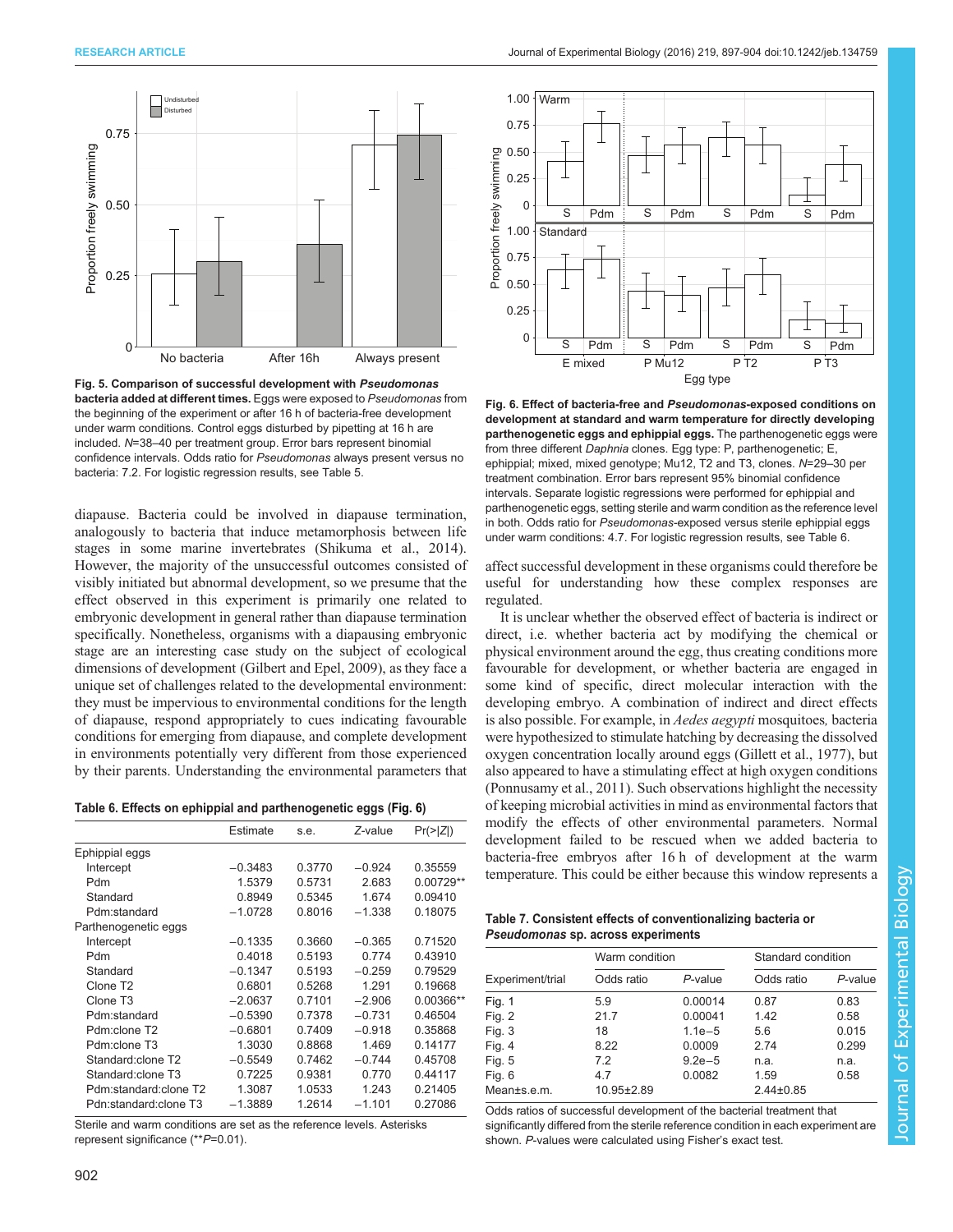<span id="page-6-0"></span>critical phase in the development of the embryo, or because it takes longer than 16 h for the beneficial effect of the bacteria to begin (e.g. if a bacterially produced factor must accumulate to a certain level in the water before it can benefit embryos).

The phenotypes observed in this experiment were not completely penetrant. Developmental abnormalities were diverse and occurred at many different stages. A fraction of individuals failed to develop normally in all treatments (consistent with previous observations of resting egg hatching), and a portion (usually 30–50%) of individuals successfully developed to a freely swimming stage even in the warm, bacteria-free treatment. This could reflect heterogeneity in the experimental conditions (e.g. between wells of the culture plates) or heterogeneity in the embryos. The field-collected resting eggs used in this study varied in genotype, size, length of time since deposition, and probably maternal condition. Accordingly, there could be genetic or maternal factors that affect the extent to which an individual is sensitive to temperature and bacteria. Strong genetic variation in responses to microbiota has been observed in Drosophila nutrition-related traits (Dobson et al., 2015). The outcomes observed here resemble environmental canalization ([Flatt,](#page-7-0) [2005](#page-7-0)), with bacteria in some way contributing to the homeostatic mechanism that stabilizes the phenotypic outcome under the elevated temperature condition. Stressful conditions expose cryptic phenotypic variation in many organisms (Badyaev, 2005); our results suggest that such conditions may reveal cryptic variation in dependency on microorganisms. Viewed another way, given that many stress responses are generalized [\(Feder and Hofmann, 1999](#page-7-0); [Jones et al., 2015\)](#page-7-0), it is possible that pathways activated by exposure to bacteria are also protective against heat. As resting egg hatching occurs not only in spring but also in summer when dried-out shallow pools are refilled by rain, some populations could either regularly or unpredictably experience the temperatures used in our experiments.

The development of parthenogenetic eggs of three different genotypes was unaffected by either temperature or bacterial presence in our experiment. The beneficial role of bacteria could be related to specific characteristics of resting eggs, such as the tertiary membrane. However, one study reported high rates of inviability and developmental abnormalities in the parthenogenetic eggs of microbiota-free Daphnia mothers under sterile conditions [\(Peerakietkhajorn et al., 2015](#page-7-0)). As gut microbiota are thought to contribute to the nutrition of adult Daphnia ([Gorokhova et al.,](#page-7-0) [2015](#page-7-0)), and resting eggs are often produced under conditions of high crowding that are accompanied by food scarcity, sensitivity to the absence of bacteria could be a characteristic of eggs produced by undernourished mothers. Studies have demonstrated various effects of maternal nutritional status on the disease resistance of offspring [\(Mitchell and Read, 2005\)](#page-7-0). If the effect observed here involves cross-talk between immune-related and other developmental signalling pathways, interesting connections could be made to studies in ecoimmunology investigating connections between health, disease and various ecological stressors.

Extended exposure to sodium hypochlorite of developing Daphnia resting embryos is toxic [\(Raikow et al., 2007](#page-7-0)), while brief exposure to sodium hypochlorite of uninduced resting eggs is a routine laboratory procedure ([Luijckx et al., 2012](#page-7-0)) that has no apparent negative effects when eggs are hatched in conventional (non-sterile) conditions. In our experiments, eggs briefly (5 min) exposed to sodium hypochlorite and then re-inoculated with bacteria had restored or elevated hatching success compared with eggs kept sterile after exposure. Therefore, it is possibly worth expanding toxicological studies to investigate whether the effects of toxic compounds or other stressors on animals could be partly due to their effects on microbes in the animals' environment. Similarly, transformation of toxicants by bacteria in the environment may be another critical parameter in determining safe exposure levels.

The molecular basis of the developmental abnormalities observed in these experiments is unknown, but some similar morphological abnormalities in Daphnia are reported in the ecotoxicology literature as consequences of exposure to chemicals with endocrine-disrupting properties, particularly with effects on ecdysteroids ([Mu and LeBlanc, 2002; Flaherty and Dodson, 2005\)](#page-7-0). As ecdysone signalling is also involved in processes dependent on bacteria (i.e. invertebrate immune response) ([Regan et al., 2013](#page-7-0); [Rus et al., 2013\)](#page-7-0), we speculate that the absence of bacteria could result in hormonal dysregulation with negative consequences for development. Several studies have noted the close link between innate immune regulation and regulation of development and growth [\(Shin et al., 2011; McFall-Ngai, 2002\)](#page-7-0), and the coincident signalling pathways underlying both ([McFall-Ngai et al., 2013](#page-7-0); [Hayden and Ghosh, 2004](#page-7-0)). As animal developmental programmes evolved in the presence of bacteria, it is conceivable that normal development can depend on processes sensitive to bacterial presence even in early stages. It remains to be seen how relevant the effect observed here is in natural settings; however, these findings potentially have general relevance to the understanding of the complex ecological dimensions of development and of the effects of bacterial activities on other organisms in the ecosystem.

#### Acknowledgements

Many thanks to Viktor Misslin and Daniel Lüscher for constructing the plate-cooling device used in these experiments and Jürgen Hottinger for general laboratory assistance. We also thank Sebastian Gygli and Louis Du Pasquier for their comments on the manuscript.

#### Competing interests

The authors declare no competing or financial interests.

#### Author contributions

A.A.M. designed and performed all experiments, analysed the data and wrote the paper. E.B. identified and cultured the bacterial strains. T.M.M.S. set up the experiment involving parthenogenetic eggs. D.E. designed the experiments and revised the paper.

#### Funding

This research was supported by a European Research Council (ERC) Advanced Grant (268596 - MicrobiotaEvolution).

#### References

- [Altermatt, F. and Ebert, D.](http://dx.doi.org/10.1111/j.1461-0248.2008.01203.x) (2008). Genetic diversity of Daphnia magna populations [enhances resistance to parasites.](http://dx.doi.org/10.1111/j.1461-0248.2008.01203.x) Ecol. Lett. 11, 918-928.
- Badyaev, A. V. [\(2005\). Stress-induced variation in evolution: from behavioural](http://dx.doi.org/10.1098/rspb.2004.3045) [plasticity to genetic assimilation.](http://dx.doi.org/10.1098/rspb.2004.3045) Proc. R. Soc. B Biol. Sci. 272, 877-886.
- Baldass, F. (1941). Entwicklung von Daphnia pulex. Zool. Jahrb. Abt. Anat. Ontog. Tiere 67, 1-60.
- [Bates, J. M., Mittge, E., Kuhlman, J., Baden, K. N., Cheesman, S. E. and](http://dx.doi.org/10.1016/j.ydbio.2006.05.006) Guillemin, K. [\(2006\). Distinct signals from the microbiota promote different](http://dx.doi.org/10.1016/j.ydbio.2006.05.006) [aspects of zebrafish gut differentiation.](http://dx.doi.org/10.1016/j.ydbio.2006.05.006) Dev. Biol. 297, 374-386.
- [Breton, J., Daniel, C., Dewulf, J., Pothion, S., Froux, N., Sauty, M., Thomas, P.,](http://dx.doi.org/10.1016/j.toxlet.2013.07.021) Pot, B. and Foligné, B. [\(2013\). Gut microbiota limits heavy metals burden caused](http://dx.doi.org/10.1016/j.toxlet.2013.07.021) [by chronic oral exposure.](http://dx.doi.org/10.1016/j.toxlet.2013.07.021) Toxicol. Lett. 222, 132-138.
- [Colbourne, J. K., Pfrender, M. E., Gilbert, D., Thomas, W. K., Tucker, A., Oakley,](http://dx.doi.org/10.1126/science.1197761) [T. H., Tokishita, S., Aerts, A., Arnold, G. J., Basu, M. K. et al.](http://dx.doi.org/10.1126/science.1197761) (2011). The [ecoresponsive genome of](http://dx.doi.org/10.1126/science.1197761) Daphnia pulex. Science 331, 555-561.
- [Coon, K. L., Vogel, K. J., Brown, M. R. and Strand, M. R.](http://dx.doi.org/10.1111/mec.12771) (2014). Mosquitoes rely [on their gut microbiota for development.](http://dx.doi.org/10.1111/mec.12771) Mol. Ecol. 23, 2727-2739.
- [Dobson, A. J., Chaston, J. M., Newell, P. D., Donahue, L., Hermann, S. L.,](http://dx.doi.org/10.1038/ncomms8296) [Sannino, D. R., Westmiller, S., Wong, A. C., Clark, A. G., Lazzaro, B. P. et al.](http://dx.doi.org/10.1038/ncomms8296) [\(2015\). Host genetic determinants of microbiota-dependent nutrition revealed by](http://dx.doi.org/10.1038/ncomms8296) genome-wide analysis of [Drosophila melanogaster](http://dx.doi.org/10.1038/ncomms8296). Nat. Commun. 6, 7296.
- Douglas, A. E. [\(2014\). Symbiosis as a general principle in eukaryotic evolution.](http://dx.doi.org/10.1101/cshperspect.a016113) [Cold Spring Harb. Perspect. Biol.](http://dx.doi.org/10.1101/cshperspect.a016113) 6, a016113.